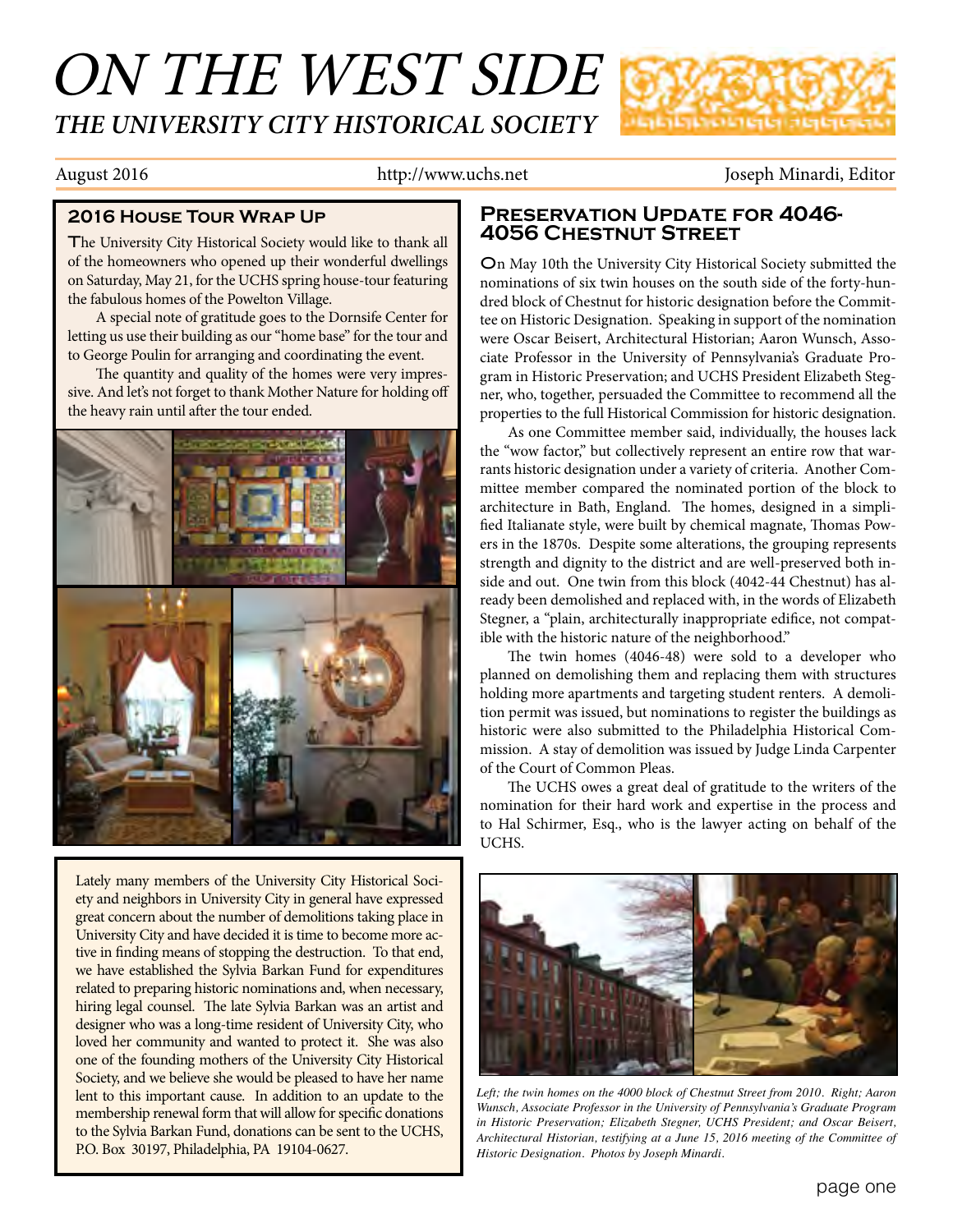

*Courtesy of the Free Library of Philadelphia Photo by Joseph Minardi.*

William S. Kimball built many dwellings in West Philadelphia, including this set of row homes known as the "Kimball Block." The block is noteworthy as an early example of the Queen Anne style in Philadelphia, but there were some significant alterations done to the homes, namely the removal of the front porches.

# C**ARPETS & RUGS: A GLOSSARY**

### **University City Then & Now:** 318-336 S. 42nd

### **University City Historical Society: Call to Action**

**Crumbcloth:** A cloth laid on the floor, usually under the dining room table, to catch crumbs and protect the fine carpet. Most frequently a floorcloth, but references are also made to fabrics such as damask.

**Drugget:** This inexpensive 18th and 19th century substitute for carpeting was a coarse woven rug of wool and linen. It was usually produced in solid colors, woven stripes, or checks, and could be used to cover a more expensive woven carpets could be used as substitutes.

**Hooked Rug:** Hooking was a popular craft of the 1840s which enabled even the poorest household to create the effect of a manufactured carpet. Narrow strips of rags or yarn were pulled through burlap to form a pile. Popular designs ranged from a curled-up cat to Oriental rug motifs. Even when machine-produced carpeting was easily available and affordable, this handcrafted touch remained popular...and still does.

**Ingrain:** Also known as Kilmarnock, Kidderminster, or Scotch (for the location of its principal manufacturers) this was by 1840 a common floor covering in most American dining rooms, larger bedrooms, and occasionally parlors. Pileless, loom-woven, all-wool, its double construction

carpet. It's not woven today; Dhurries or other coarse-**Hearth or Scatter Rug:** Small hooked or embroidered rugs usually made of wool and placed in front of the fireplace to protect the finer carpet underneath. By 1900, these were also used on bare wood or linoleum floors in kitchens and living rooms. **Matting:** Known by a variety of names including Canton or India mats, its use throughout the house has been documented as early as 1750, and by 1820 it was a typical floor covering in every house. Even those who could afford woven carpeting used matting for halls, stairs, and bedrooms. As a summer covering it was tacked down to replace heavy wool carpets, and there are references to it being left in place (under winder carpet) as an insulator and pad.

featured simple, small patterns in one color on the face and reverse colors on the back. By the 1890s, the availability of pile carpet all but ended the reign of ingrain, although it could still be purchased through the Sears catalog as late as the 1920s (see photo below).

**Jacquard:** Loom attachment (usually on a Wilton loom) designed to increase productivity. Wires and an endless belt of perforated cards are keyed to the desired pattern. Adapted to carpet manufacturing in 1825, it's still used by some manufacturers today.



From *Old House Journal*, Joni Monnich, August-September, 1983.

*To be continued in next issue.*

*An ad for a "fancy ingrain" carpet that sold for 35 cents per yard, reproduced from the 1902 edition of the Sears, Roebuck Catalogue.*

#### Dear friends and neighbors,

University City is at a preservation crossroads. Within the past two years, the number of demolitions of historically and architecturally significant properties within University City has dramatically increased, with most recent demolitions taking place at 4042-4044 Chestnut Street, 245 S. 45th Street, and 3937 Chestnut Street.

This trend shows no sign of stopping, and is only likely to accelerate as University City continues to grow and prosper. As it turns out, shockingly few properties within University City are listed on the Philadelphia Register of Historic Places, and none of the University City's neighborhoods maintain local historic district status, both of which would provide protection from demolition. Furthermore, many blocks in University City hold underlying zoning designations of high density use, which will make older structures more vulnerable to demolition, and in some cases, actually encourage it.

The University City Historical Society is troubled by this demolition trend, and we know many of our neighboring community groups and institutions are as well. The University City Historical Society (UCHS) is a non-profit organization with a mission to promote awareness of the history and architectural character of University City. We are a small, membershipbased organization with a board comprised of volunteers who share an interest in the history of our community. Regretfully, our volunteer board members collectively do not possess the capacity to write our own Philadelphia Register of Historic Places nominations. Within the past year, UCHS has leveraged our limited resources to hire architectural historians to nominate significant parcels in University City: 3600-30 Lancaster Avenue and 4300-06 Osage Avenue. Additionally, for the past two summers, UCHS has worked with student interns from the University of Pennsylvania's Historic Preservation program to prepare nominations for several other historically significant buildings in our neighborhood. These efforts are reactionary and have been undertaken when threat of demolition appears imminent, but in many cases, we learn of these threats only after demolition permits have been pulled and it is too late.

On a more strategic level, the UCHS has formed a preservation task force which has identified those structures and blocks in our neighborhood which are at greatest risk for demolition. It is our hope that future efforts can be proactive, rather than reactive, so that we can better protect the character of University City. UCHS welcomes outside participation in this task force for those willing to volunteer their expertise or time toward this important cause. It is our hope that we can target preservation initiatives for those properties in University City which may be at greatest risk for redevelopment.

Despite these efforts, it is clear that the University City Historical Society cannot go it alone when it comes to preserving our neighborhood's historic resources. Without support of our fellow community organizations, homeowners, and institutions, we will be limited by how many structures we can nominate and preserve. At its most basic level, each nomination may cost several thousand dollars in consulting fees. Additional financial support towards these efforts can go a long way towards furthering our efforts.

Here are ways that you can assist with us in this uphill battle:

- **Keep each other informed**. Alert the UCHS when you suspect a property may be vulnerable for demolition. The more we can share information, the more effective we can be.
- **Contact your elected officials** and let them know that you value historic preservation and its importance toward the cultural fabric of University City.
- **Become a member** of University City Historical Society and Preservation Alliance of Greater Philadelphia and stay informed about preservation issues in our City.
- **Make a tax deductible donation** to the University City Historical Society that can be used specifically for the preparation of nominations of historic structures.
- **Volunteer your skills** and spread the word among your neighbors.

Likewise, in the coming months, UCHS will be organizing a Preservation Summit within our neighborhood to discuss the facts, challenges, and opportunities surrounding preservation in our neighborhood. In attendance will be representatives from the City, local neighborhood organizations, trained preservationists, and like-minded preservation organizations. We see this as an important step towards sharing knowledge and collaborating together to strengthen our efforts. Invitation to this important event will be forthcoming.

The significance of University City architecture is universally acknowledged, but it is easy to take for granted that this may not always be the case. Together we can find a comfortable balance between the preservation of our historic resources and the growth and economic vitality of this very special neighborhood.

**Elizabeth Stegner**, President, UCHS **George Poulin**, Committee Chair July 28, 2016